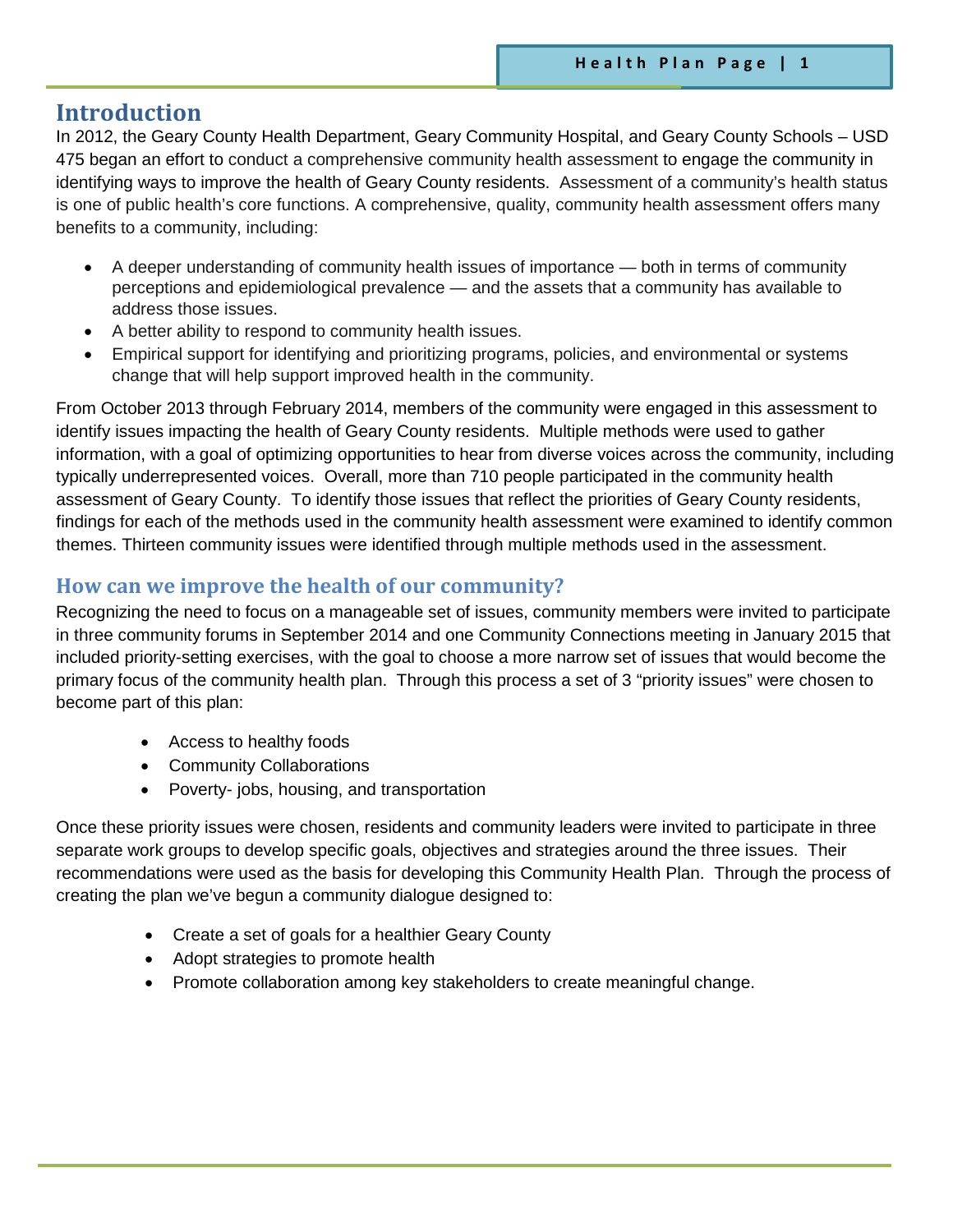## **The Geary County Community Health Plan**

A broad array of community partners met between February and March 2015 to develop the Geary County Health Plan. Community members that represented multiple sectors and diverse backgrounds were recruited to participate in the work groups for each priority area (please see Appendix A for a list of members by work group). Each group was dedicated to one of the three priority issues to: 1) develop an overarching goal; 2) identify risk factors contributing to the problem yet feasible to address given community strengths and resources; 3) identify and prioritize strategies to address risk factors; and, 4) develop measurable objectives to track progress and outcomes moving forward.

Personal attributes (e.g. age, genes), behaviors (e.g. exercise, nutrition), and environmental factors (e.g. pollution, built environment) all influence our health and quality of life. Therefore, similar to the community health assessment, work group members committed to identifying policy, systems, or environmental strategies that could target risk factors associated with poorer health outcomes across many socio-ecological levels, as opposed to focusing only on interventions aimed at the individual-level (see Figure 1).

Policy, systems, and environmental interventions often involve physical change to the environment or changes in rules or laws (governmental or organizational) to promote a desired outcome. Some examples could include establishing a food policy council, bike lanes and safe pedestrian pathways, or a locally-funded workforce development system.

The following are the goals, objectives, strategies, and activities for community engagement identified by the work groups. The table outlines the topic area, related goal, and identified strategies. Each following section is devoted to summarizing evidence, outlining objectives, and detailing each strategy for the three topic areas. The final section provides information about next steps for action and information about how to stay engaged in the process.



Figure 1. Socio-ecological levels influencing health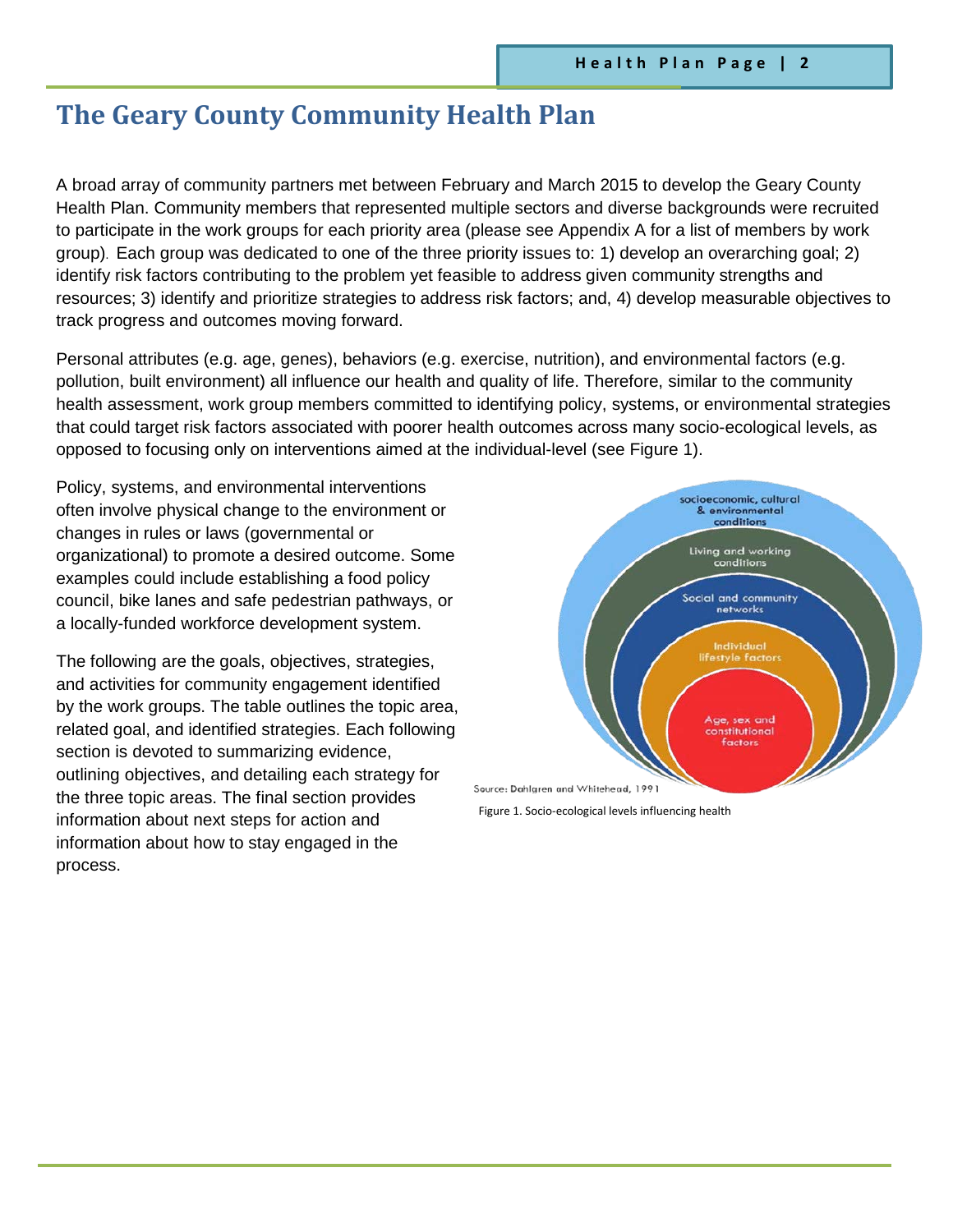## **Health Plan Page | 3**

## **Geary County Community Health Plan**

| <b>Work Group</b>                                       | Goal                                                                                                                                                                 | <b>Strategies</b>                                                                                                                                                                                                                      |
|---------------------------------------------------------|----------------------------------------------------------------------------------------------------------------------------------------------------------------------|----------------------------------------------------------------------------------------------------------------------------------------------------------------------------------------------------------------------------------------|
| <b>Access to</b><br><b>Healthy Foods</b>                | To inspire our community to<br>eat healthy by improving<br>access to nutritious,<br>convenient, and affordable<br>food choices.                                      | Increase food security for children and families in Geary County<br>Increase knowledge about healthy food and healthy food options<br>Improved organized efforts to promote healthy foods                                              |
| <b>Community</b><br><b>Collaborations</b>               | <b>To help Geary County</b><br>residents thrive by<br>organizations working<br>together, connecting people to<br>resources, and sustaining<br>community involvement. | Develop a shared vision among public health and community-based<br>organizations.<br>Increase collaboration among community organizations.<br>Increase awareness of the vision, mission, and work of other<br>organizations.           |
| Poverty- Jobs,<br>Housing, and<br><b>Transportation</b> | To improve quality of life for<br>all Geary County residents by<br>enhancing policies and<br>systems that promote<br>economic security                               | Increase access to jobs and community resources for those with limited<br>incomes.<br>Increase access to public transportation and alternative transportation<br>infrastructure.<br>Increase access to affordable and quality housing. |

**Increase access to affordable and quality housing.**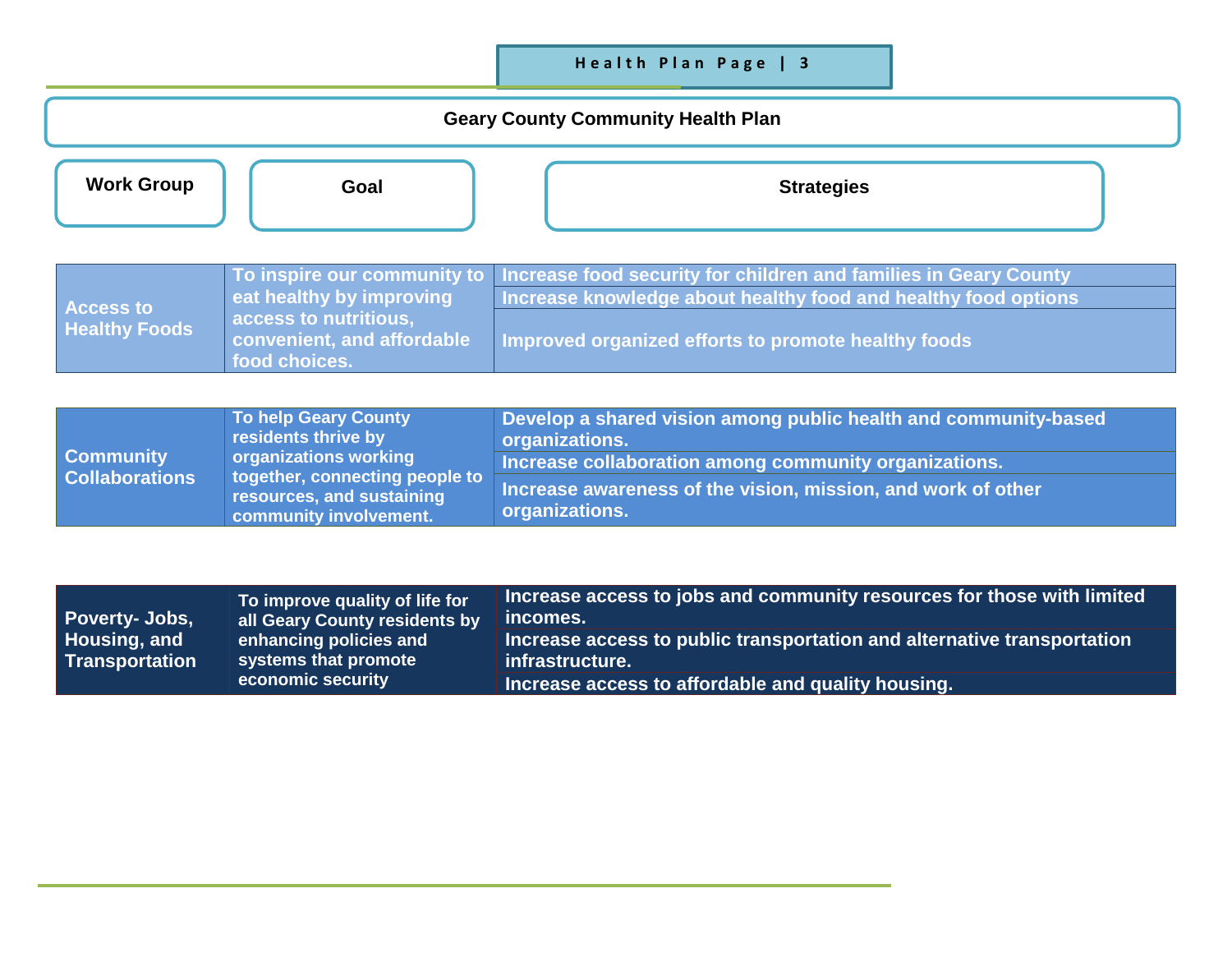# Access to Healthy Foods

*"We can't resist it – there's access to unhealthy foods, but messages about the importance of healthy eating – mixed messages, and unhealthy foods is what's accessible."*

-Comment from youth PhotoVoice participant

 We all know that having a nutritious diet, one that focuses on foods and beverages that help maintain a healthy weight, promotes health and prevents disease. It is well known that a healthy eating plan should include:

- Plenty of fruits, vegetables, and whole grains
- Fat-free or low-fat milk and milk products
- Lean meats, poultry, fish, beans, eggs, and nuts
- Limited saturated fats, *trans* fats, cholesterol, salt (sodium), and added sugars

 Evidence suggests, however, that very few Geary County residents are able to eat as healthy as is optimal<sup>1</sup>. More than one-third of Geary County residents do not consume even one serving of fruit daily and more than one-fifth do not consume one serving of vegetables daily.<sup>[2](#page-3-1)</sup> Further, large portions of Junction City and Geary County are regarded as food deserts –indicating that they are areas in overall access to healthy foods is limited and low-income residents have difficulty accessing healthy foods<sup>[3](#page-3-2)</sup>. Geary County residents also indicated that the availability and affordability of healthy foods for all community members is perceived as a relative problem.

 The Access to Healthy Foods work group focused on three key risk factors present in Geary County: 1) food insecurity; 2) a lack of knowledge about healthy food and healthy food options; and, 3) a lack of organized effort to promote healthy foods. The goals and objectives developed by this work group are outline below.

#### **Goal: To inspire our community to eat healthy by improving access to nutritious, convenient, and affordable food choices.**

### **Objectives:**

- A. By 2020, reduce household food insecurity and in doing so reduce hunger by 10%.
- B. By 2020, the percentage of Geary County residents who are overweight or obese (BMI>25) will decrease by 10%
- C. By 2020, reduce the proportion of children and adolescents who are considered obese by 10%.
- D. By 2017, the proportion of Geary County residents who do not have access to a food retail outlet that sells fresh fruit and vegetables will decrease by 5%.
- E. By 2020, increase the percentage of public school children participating in the free and reduced price breakfast and lunch programs by 10%.
- F. By 2017, reduce the percent of unhealthy food and beverages sold in public sites/workspaces (tax payer supported entities) by 50%.
- G. By 2017, the proportion of Geary County worksites that offer nutrition or weight management classes will increase by 20%.
- H. By 2017, fruit and vegetable options within restaurants/food retailers will increase by 25%.
- I. By 2020, the number of residents consuming fewer than five servings of fruits and vegetables daily will decrease by 10%

l

<span id="page-3-0"></span><sup>&</sup>lt;sup>1</sup> Geary County Health Assessment Report (2014).<br><sup>2</sup> Kansas Behavior Risk Factor and Surveillance System. <u>http://www.kdheks.gov/brfss/index.html</u><br><sup>3</sup> USDA Economic Research Service

<span id="page-3-2"></span><span id="page-3-1"></span>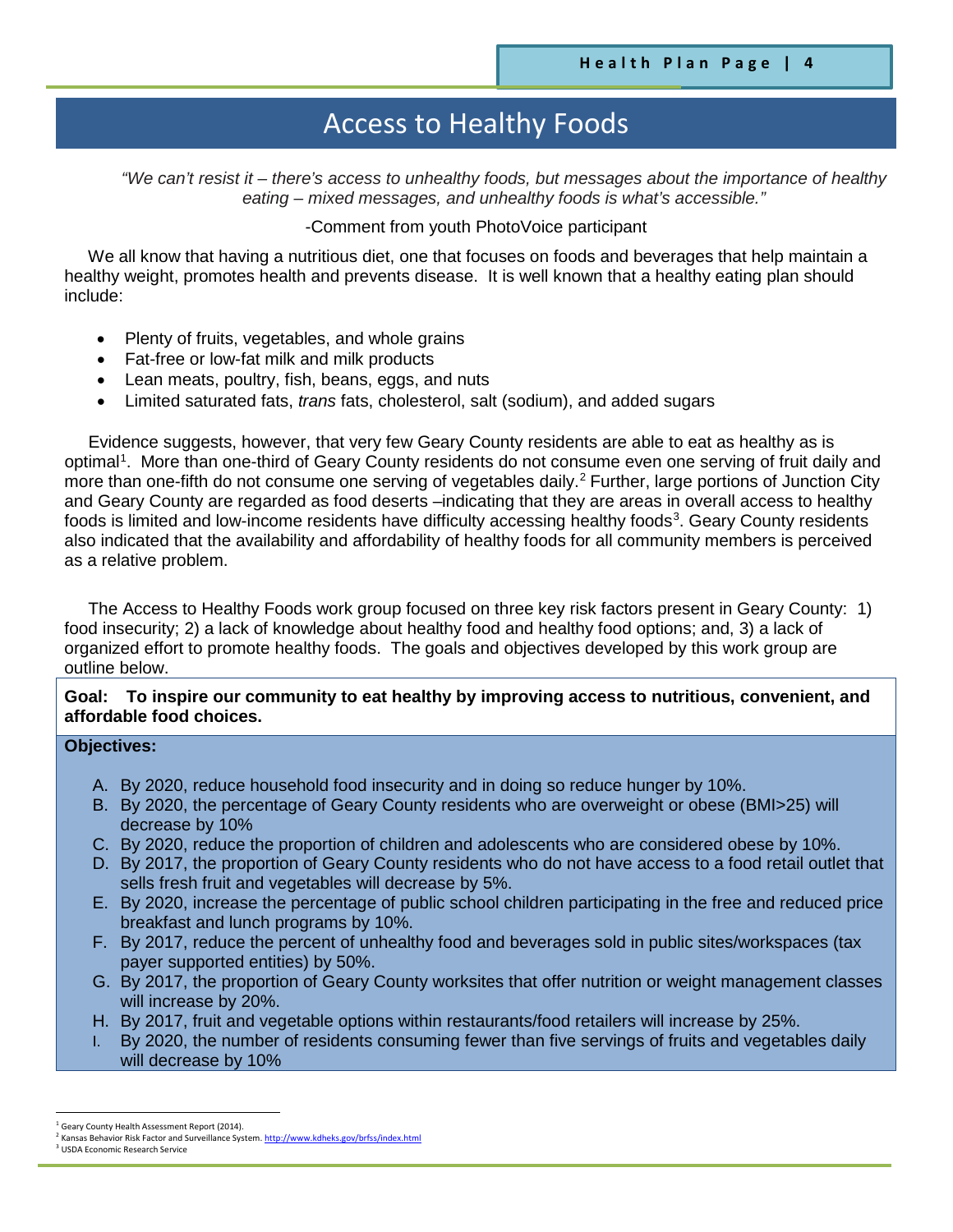## **Strategy 1: Increase food security for children and families in Geary County.**

#### **Activities for community engagement:**

- 1. Expand and increase participation in school breakfast programs
- 2. Improve the nutrition environment in schools by improving choices for healthy food options on school menus
- 3. Advocate locally for legislative changes in SNAP benefits
- 4. Increase food access through transportation
- 5. Increase participation in government nutrition programs

## **Strategy 2: Increase knowledge about healthy food and healthy food options.**

#### **Activities for community engagement:**

- 1. Reduce or eliminate advertising of non-nutritious foods and beverages in schools
- 2. Healthy vending machine options (e.g. reduce price of healthy choices/increase number of healthy choices)
- 3. Healthy eating media campaigns

**-nutritious foods and beverages in schools**

- 4. Encourage active living and healthy eating at work
- 5. Point-of-decision prompts: healthy food choices

## **Strategy 3: Improved organized efforts to promote healthy foods.**

#### **Activities for community engagement:**

- 1. Establish a food policy council
- 2. Introduce, modify, and utilize health-promoting food and beverage retailing and distribution policies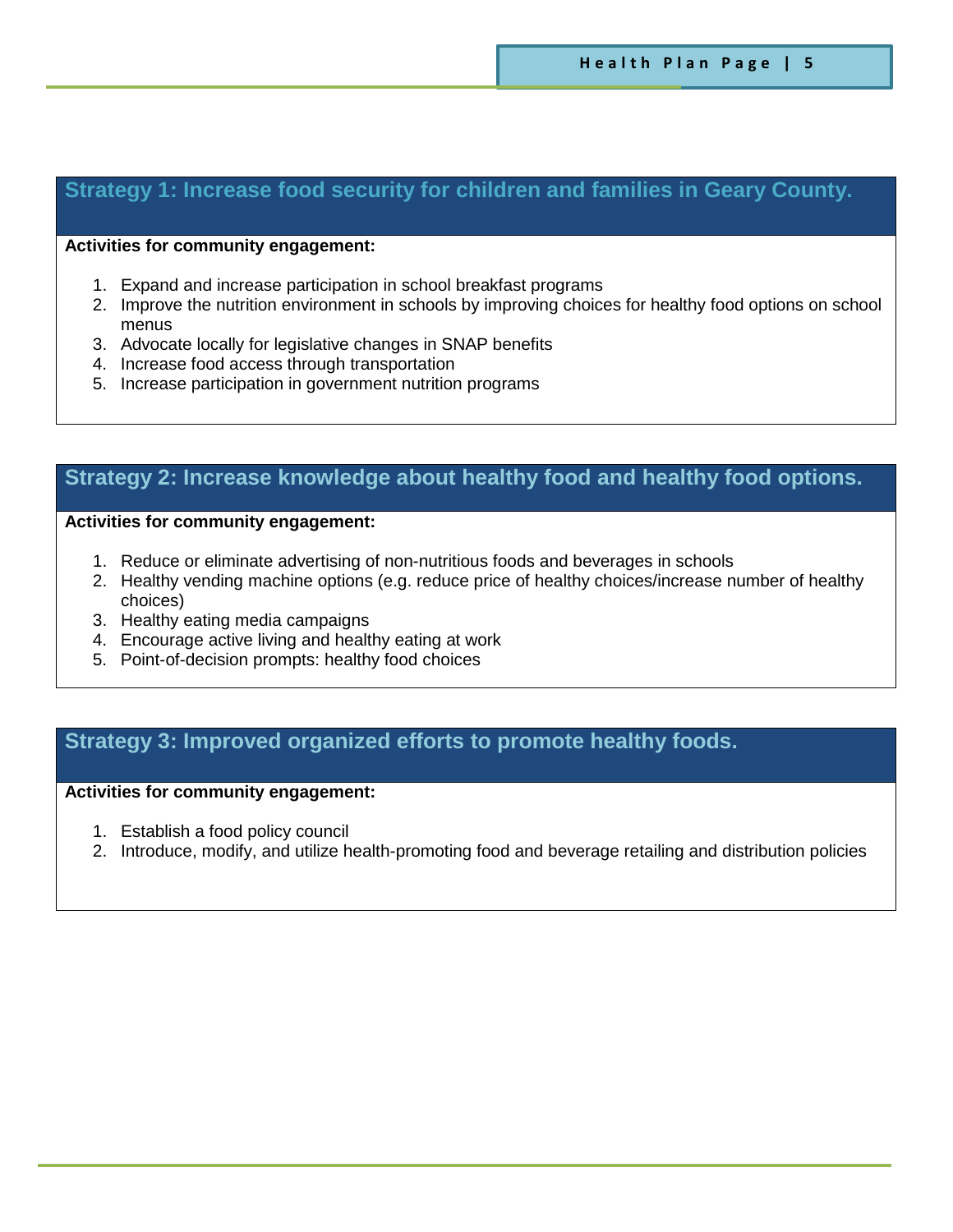# Community Collaboration

*"There is great support from city and county commissioners. There are a lot dedicated leaders within different social systems, knowledgeable about the issues that need addressed. We have all of the right players at the table, we just need a great strategic plan to make it all happen."* - Comment from a key informant.

 The National Public Health Performance Standards (NPHPS) put for by the CDC, details and assesses 10 essential public health services that should be provided by every community<sup>[4](#page-5-0)</sup>. Mobilization of community partnerships to identify and solve health problems is one of these essential services. Community members did identify several organizations regarded as community assets such as the hospital, health department, and community health center among many others. However, other noted that community partnerships needed to be stronger in Geary County. Further, according to the LPHSA<sup>[5](#page-5-1)</sup>, mobilization of community partnerships was ranked as an issue of high priority but low performance among public health officials in Geary County.

 Members of the work group examined the personal and environmental factors that contribute to the problem, and specifically chose to address three factors that make a substantive contribution to the problem but are changeable. These factors are: (1) lack of a shared vision among public health and communitybased organization; (2) a lack of collaboration among community organizations; and (3) lack of awareness of the vision, mission, and work of other organizations. The goal and objectives identified by the work group are listed below.

#### **Goal: To help Geary County residents thrive by organizations working together, connecting people to resources, and sustaining community involvement.**

#### **Objectives:**

- A. By 2017, the number of community groups/representatives engaged in an organized effort to improve community health will increase by 50%.
- B. By 2017, Geary County residents will rate the level of establishing community partnerships and strategic alliances to provide a comprehensive approach to improving community health as optimal according the LPHSA.
- C. By 2017, Geary County leaders will establish a broad-based community health improvement committee.
- D. By 2017, Geary County leaders will increase the number of organizational practices that promote collaboration.
- E. By 2017, Geary County residents will rate the level of engaging the community throughout the process of setting priorities, developing plans and implementing health education and health promotion activities as optimal according to the LPHSA.

 $\overline{\phantom{a}}$ 

<sup>&</sup>lt;sup>4</sup> Centers for Disease Control and Prevention (CDC)[, http://www.cdc.gov/nphpsp/essentialServices.html](http://www.cdc.gov/nphpsp/essentialServices.html)

<span id="page-5-1"></span><span id="page-5-0"></span><sup>&</sup>lt;sup>5</sup> Geary County Health Assessment Report (2014).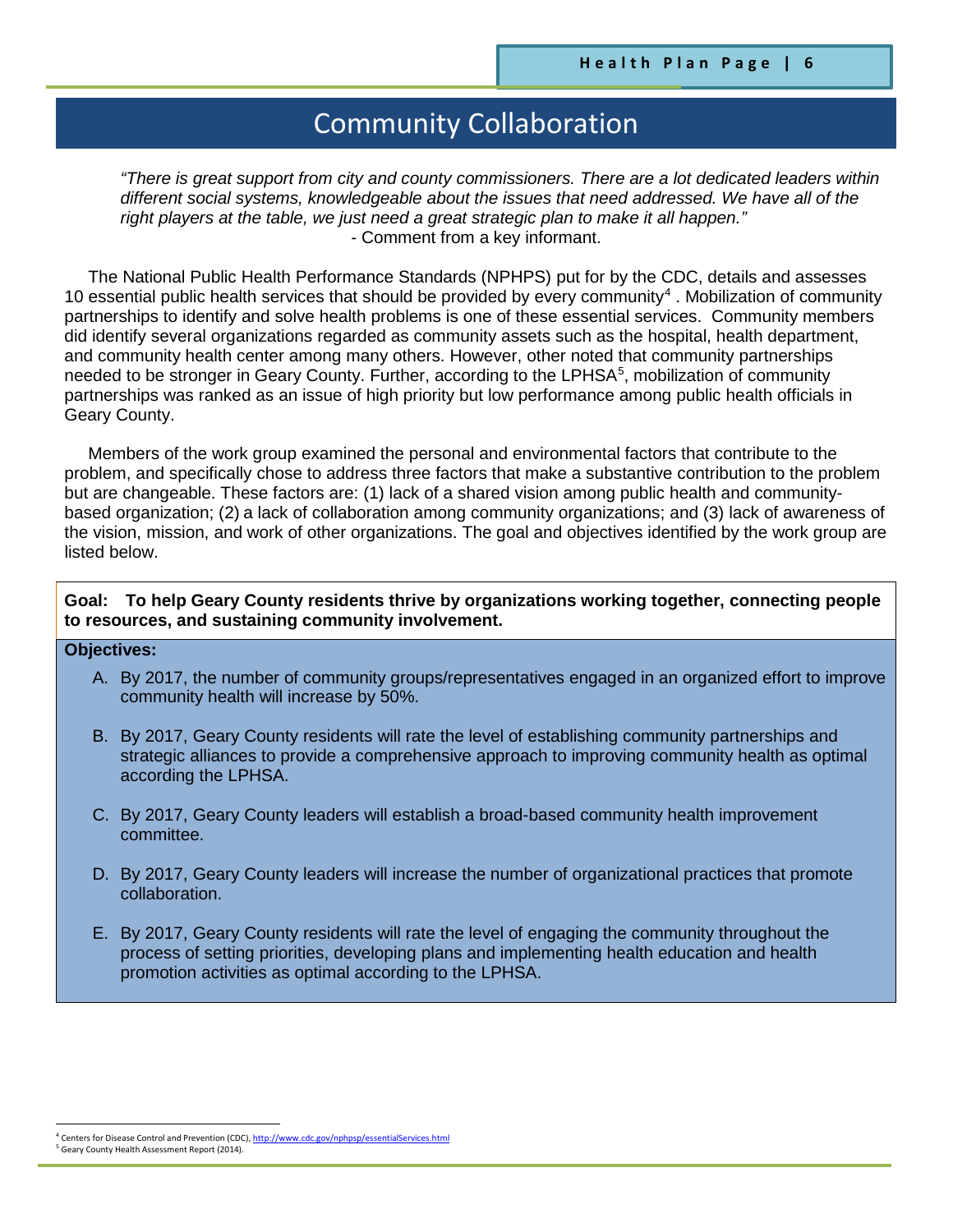### **Strategy 1: Develop a shared vision among public health and communitybased organizations.**

### **Activities for community engagement:**

- 1. Motivate greater involvement including:
	- a. Communicate a positive attitude about successes
	- b. Establish movable meetings to all partners/collaborating entities
	- c. Knowing the history and values of the people you want to attract to the effort
	- d. Recognizing strengths and needs (e.g. talents and skills and recognized for efforts)
	- e. Match skills with needs
	- f. Establish good communication
- 2. Develop leadership
	- a. Identify the composition of the ideal leadership team (e.g. specify the appropriate number of leaders; is membership inclusive)
	- b. Recruit new leaders (e.g. identify tasks and skills of leadership, assess strengths and weaknesses)
	- c. Develop a plan for leadership development
	- d. Identify methods to support leadership development goals
	- e. Support a great leadership team (e.g. recognize leaders for their effort, work collaboratively to share risk, resources, responsibilities and rewards).

## **Strategy 2: Increase collaboration among community organizations.**

#### **Activities for community engagement:**

- 1. Build relationships among organizations and community members including:
	- a. Engage unheard voices by building relationships with community members from diverse backgrounds
	- b. Build on relationships of group members
	- c. Identify ways to share risk, resources, responsibilities, and rewards
- 2. Make involvement easier and more rewarding
	- a. Make involvement and outcomes meaningful
	- b. Communicate memorable messages about the value of the effort
	- c. Make more rewards by positive reinforcements
	- d. Make involvement easier and lower cost
	- e. Communicate that participation leads to enhanced abilities and broadened social networking

## **Strategy 3: Increase awareness of the vision, mission, and work of other organizations.**

**Activities for community engagement:** 

- 1. Educate community members about organizations, missions, and programs
	- a. Establish a clearinghouse of resources
	- b. Develop new ways to get information out to diverse populations
	- c. Enhance cultural competency among professionals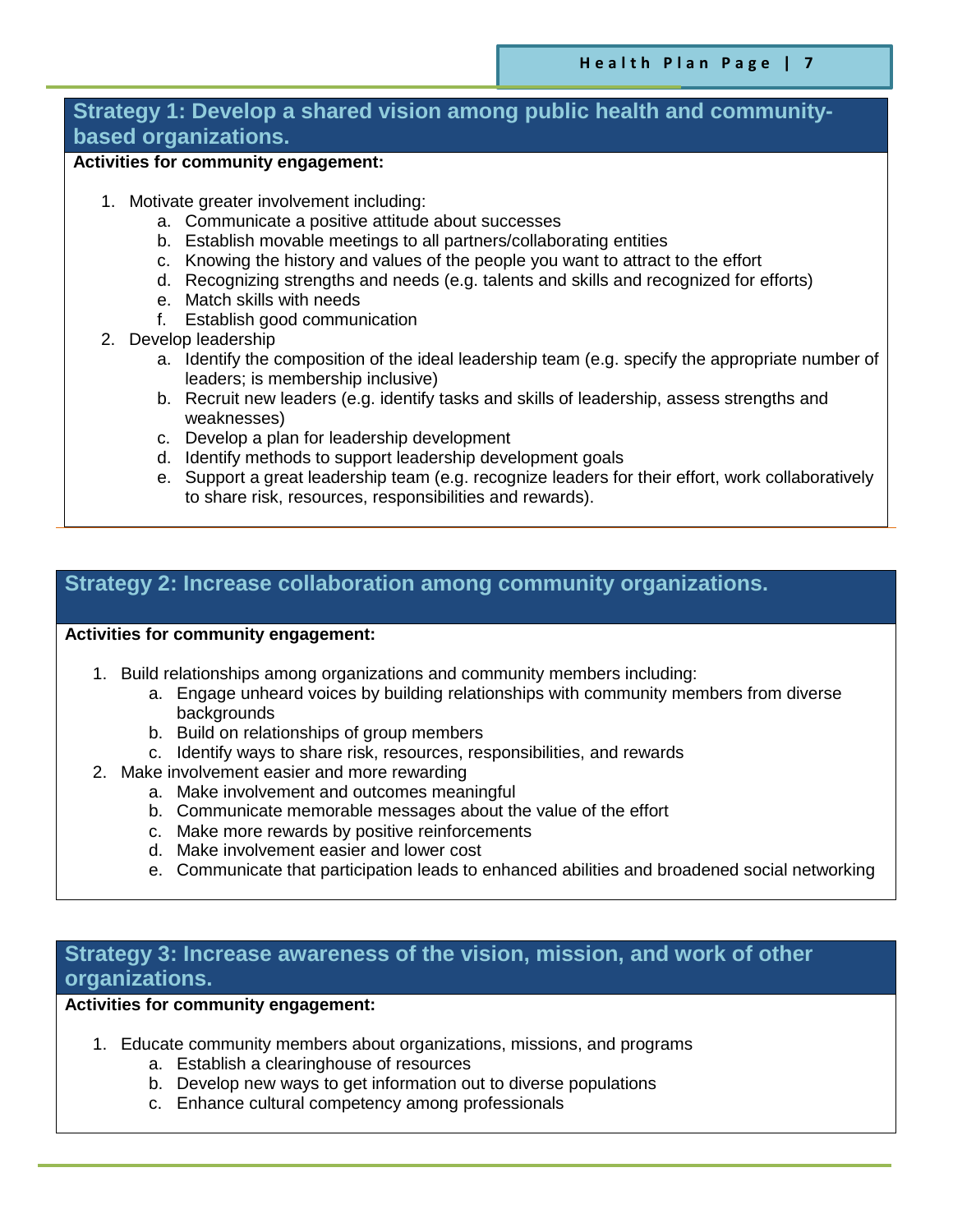# Poverty- Jobs, Housing, and Transportation

*"It's hard for anyone to get a job, education and transportation are barriers. I have to go way out of town to get a job, because I can't get one here." –* Comment from a focus group participant

It is well established that income and poverty status are key determinants of health $6$ . In order to have adequate levels of income and avoid poverty, quality education and jobs, affordable and safe housing, and reliable transportation are needed. Through priority-setting exercises done with Geary County community members, each of these issues related to poverty rose to the top as areas to prioritize for planning in the coming years.

 The median household income in Geary County is \$47,879 which is lower than the state of Kansas overall<sup>[7](#page-7-1)</sup>. Additionally, 1 in 4 children and close to 13% of all community members are estimated to be living in poverty in Geary County<sup>[8](#page-7-2)</sup>. Compared to state rates, Geary County has a higher unemployment rate  $(5.6\%)^9$  $(5.6\%)^9$  and a much lower rate of homeownership  $(39.9\%)^{10}$ . Further, community members responding to the concerns survey as part of the community health assessment, identified the availability of safe and affordable housing as a relative problem.

 Work group participants chose to focus on identifying strategies and solutions targeted at broader categories of income/access to jobs and community resources (e.g. healthcare), transportation, and housing as they relate to poverty and resources for those with lower-incomes. The goal and objectives identified by the work group are listed below.

#### **Goal: To improve quality of life for all Geary County residents by enhancing policies and systems that promote economic security**

#### **Objectives:**

- A. By 2018, decrease by 1% the percentage of families with income below the poverty level.
- B. By 2018, increase the percentage of adults who have an industry-recognized credential by 5%.
- C. By 2020, increase local funding support for early child care and education by 10%.
- D. By 2020, increase the percentage of affordable housing unit by 10%.
- E. By 2020, increase the percentage of people using public transportation services by 10%,

l

<span id="page-7-1"></span><span id="page-7-0"></span><sup>&</sup>lt;sup>6</sup> CDC (2014)[. http://www.cdc.gov/socialdeterminants/Definitions.html](http://www.cdc.gov/socialdeterminants/Definitions.html)

United States Census Bureau American Fact Finder (2012) http://factfin

US Census Bureau SAIP[E http://www.census.gov/did/www/saipe](http://www.census.gov/did/www/saipe) <sup>9</sup> U.S. Bureau of Labor Statistics. <u><http://data.bls.gov/pdq/querytool.jsp?survey=la></u><br><sup>10</sup> US Census Bureau <u>http://factfinder2.census.gov/</u>

<span id="page-7-4"></span><span id="page-7-3"></span><span id="page-7-2"></span>

<sup>&</sup>lt;sup>10</sup> US Census Bureau http://factf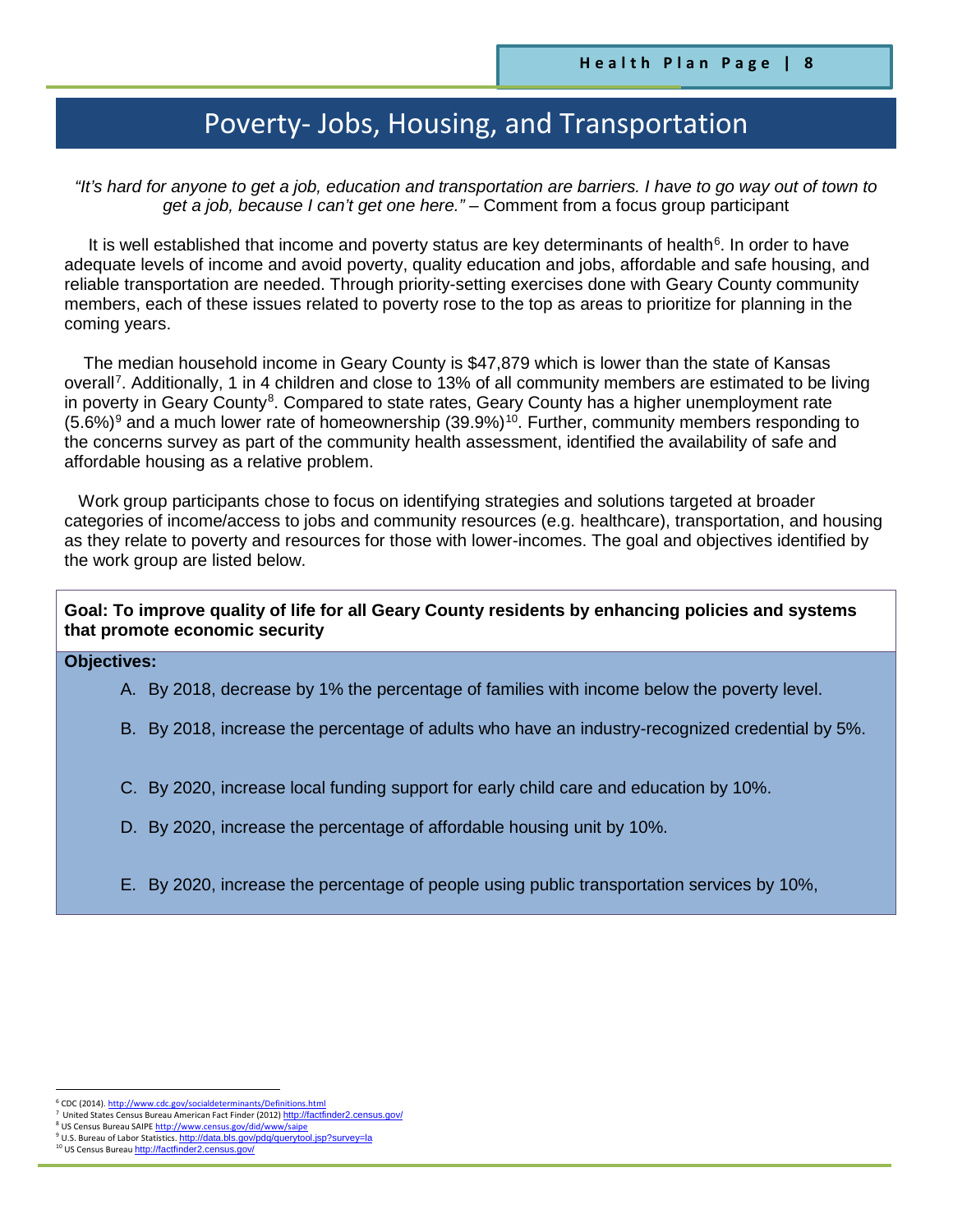### **Strategy 1: Increase access to jobs and community resources for those with limited incomes.**

### **Activities for community engagement:**

- 1. Develop a Self-Help Housing Program
- 2. Develop Gold Standard housing rating system
- 3. Establish financial navigator services

## **Strategy 2: Increase access to public transportation and alternative transportation infrastructure.**

**Activities for community engagement:** 

- 1. Establish public services in locations accessible to more people (e.g. satellite clinics)
- 2. Development of alternate transportation infrastructure (e.g. sidewalks, bike lanes)
- 3. Extend day, hours, and routes of the ATA

## **Strategy 3: Increase access to affordable and quality housing.**

**Activities for community engagement:** 

- 1. Support two-generation strategies to reduce poverty (e.g. bridging workforce, education, and human service systems to inform and support children and parents)
- 2. Provide disadvantaged workers with skills (e.g. job training, financial management) to succeed in the local labor market
- 3. Develop communication between business leaders and community to establish a shared vision for Geary County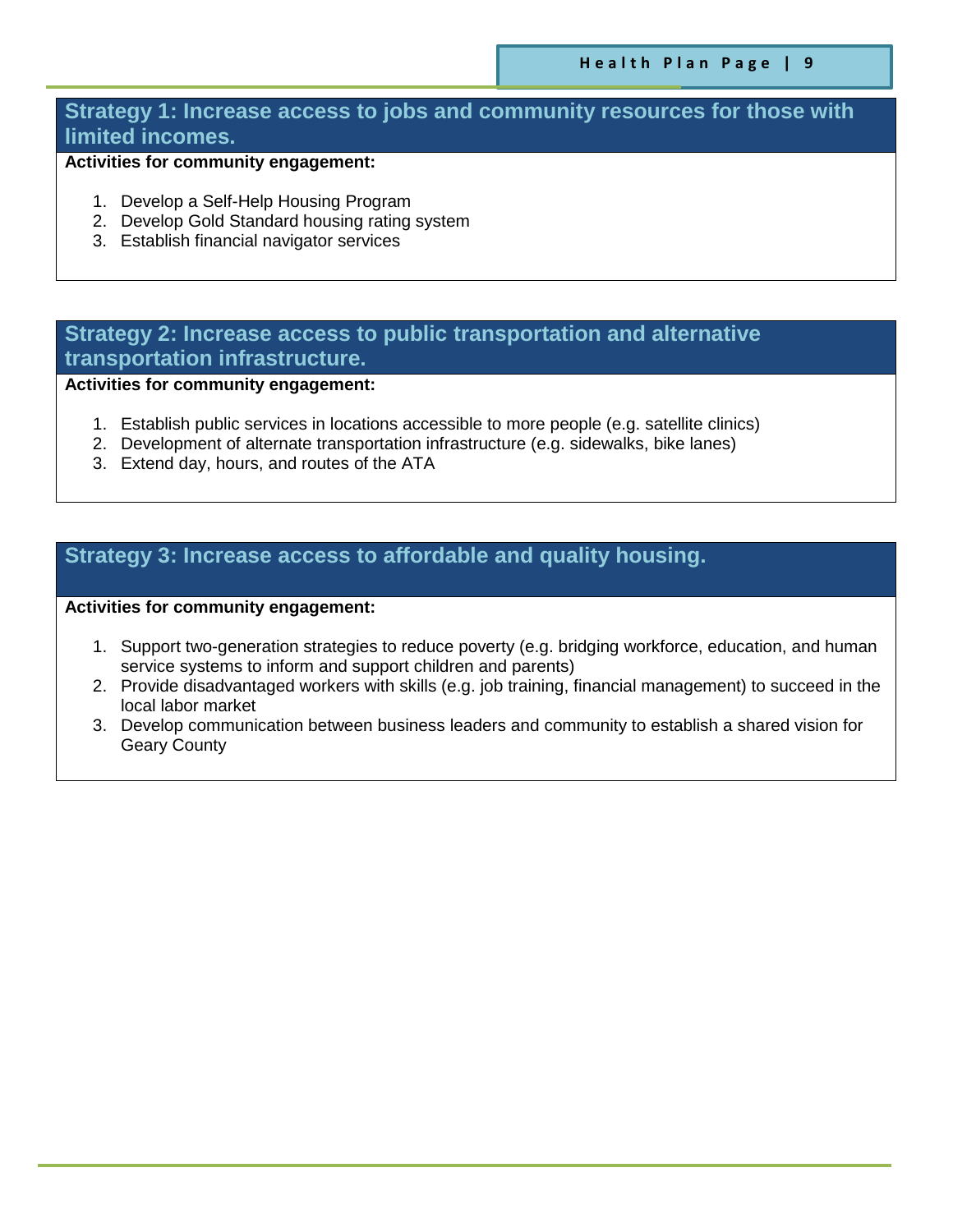## **Next Steps: Vision, Mission, and Action Planning**

The goals, strategies, and objectives outlined above are a critical first step in developing a community health improvement plan. Community members have come together and identified strategies to improve health and quality of life that they deem are important and feasible to address. This planning document is a starting place for action around each of those priority areas and strategies. However, before implementation of these strategies can begin, it will be important to develop a clear and shared vision and mission and action plans to organize the work ahead.

Planning leaders and work group members will establish clear vision and mission statements. The vision statement will communicate to the larger community what is believed to be an ideal condition for community residents and what success will look like. The mission statement will broadly describe what the planning groups will accomplish and how. For example, a vision statement might be, "Health for All Geary County". A mission statement could state, "To create a healthier Geary County by increasing opportunities for community collaboration, economic security, and healthy lifestyles." A good vision and mission statement will build group consensus, communicate broad goals to larger audiences, and allow the group to maintain a focus on shortterm goals while keeping sight of the long-tern vision.

With these critical pieces in place, action planning can commence. Action plans will detail how strategies will be implemented to accomplish objectives. Action steps will be developed for each strategy prioritized in the work groups and will consist of information regarding what will be done, by whom, when, and with what resources. By taking these important next steps, Geary County will be well on its way to improved health for all residents.

## **Call to Action**

Community members have been actively involved throughout this process. Incorporating voices from all areas of the community and keeping members actively engaged is important for success. We encourage all readers to think of ways you can contribute to making Geary County an even healthier place to live, work, and play. Here are some things you might consider:

- Get involved with groups to develop action plans
- Stay involved with groups working to implement the plan
- Share what you are doing to implement the plan

Please visit the Geary County Health Department website [\(http://www.gcphd.org](http://www.gcphd.org/) ), or contact the health department by email (admin@gcphd.org) or by phone (785-762-5788) if you would like information on formal work groups, including information about getting involved.